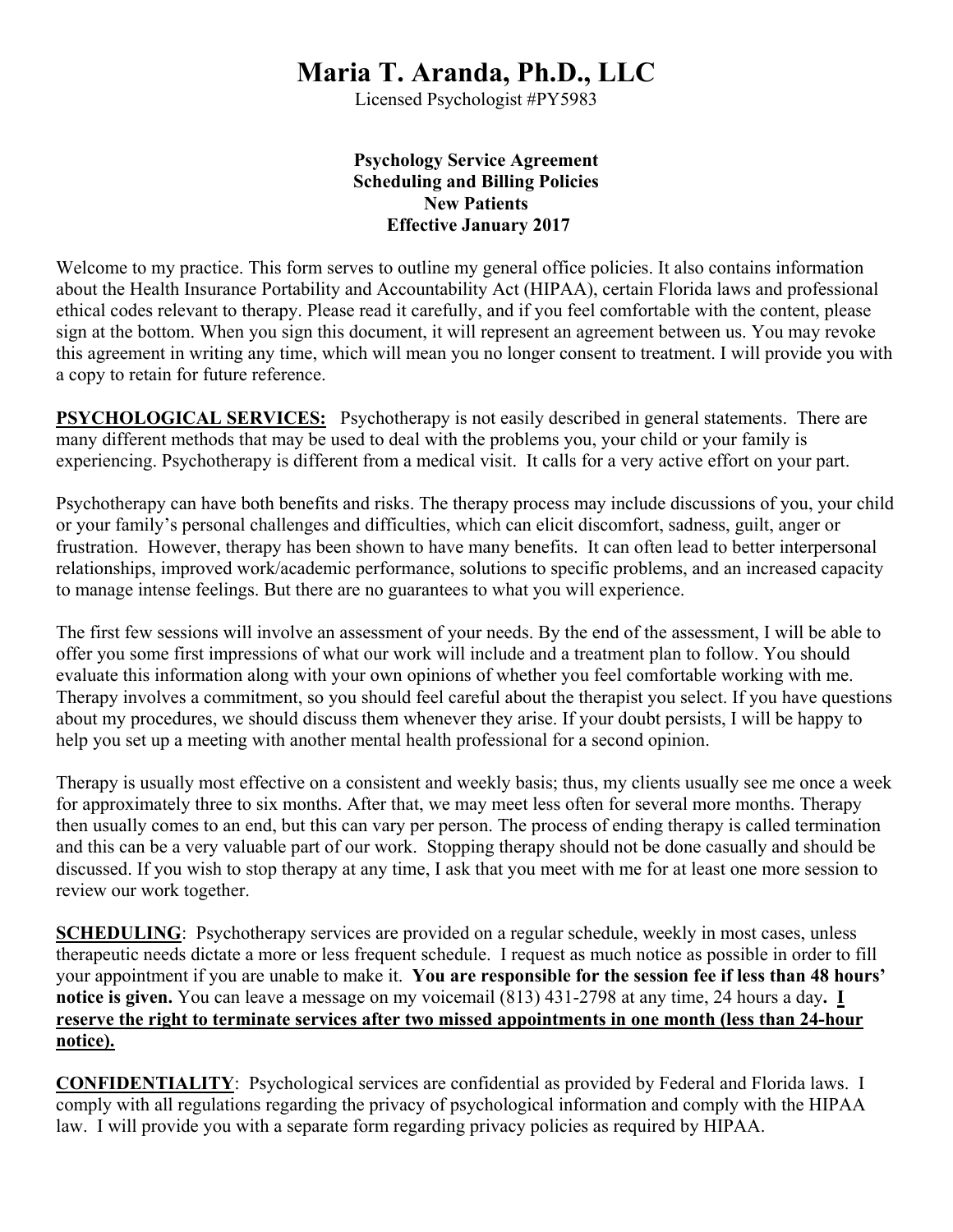The law protects the privacy of all communications between a patient and a psychologist. In most situations, I can only release information about your treatment to others if you sign a written Authorization form. There are other situations that require that you provide written, advance consent. **Your signature on this agreement provides consent for the following activities:** 

- I may occasionally find it helpful to consult other mental health professionals about a case. During this consultation, I avoid revealing the identity of my patient. The other professional is also legally bound to keep the information confidential. The consultations will be recorded in your clinical record.
- Disclosures required by health insurers or to collect overdue fees are discussed elsewhere in this agreement.

There are some situations where I am permitted or required to disclose information **without** either your consent or authorization:

- If federal officials are conducting national security and intelligence activities or providing protective services to the President or other important officials. By law I cannot reveal when I have disclosed such information to the government.
- If a patient files a complaint or lawsuit against me, I may disclose relevant information regarding that patient in order to defend myself.
- If a patient files a worker's compensation claim, and I am providing necessary treatment related to that claim, I must, upon appropriate request, submit treatment reports to the appropriate parties, including the patient's employer, the insurance carrier or an authorized qualified rehabilitation provider.

There are other situations that I **require** you consent or authorization to disclose information:

 If you are involved in a court proceeding and a request is made for information concerning your diagnosis and treatment, such information is protected by psychologist-patient privilege. I cannot provide any information without your written authorization or a court order. If you are involved in/or contemplating litigation, you should consult with your attorney to determine whether a court would be likely to order the release of information.

There are some situations in which I am **legally obligated** to take actions, such as situations where I believe it is necessary to protect others from harm. In these situations, I may have to reveal some information about a patient's treatment. These situations are unusual in my practice and can include the following:

- If I know or have reason to suspect, that a child under 18 is abused, abandoned, or neglected by a parent, custodian, or caregiver or any other person responsible for the child's welfare, the law requires that I file a report with the Department of Child and Family Services. Once a report is filed, I may be required to provide additional information.
- If I know or have reasonable cause to suspect that a vulnerable adult has been or is being abused, neglected, or exploited, the law requires that I file a report with the central abuse hotline. Once a report is filed, I may be required to provide additional information.
- If I believe there is a clear and immediate probability of physical harm to the patient, to other individuals, or to society, I may be required to disclose information to take protective action and seek hospitalization of the patient and/or communicate information to a potential victim and/or appropriate family member.

If one of these situations arises, I will make every effort to fully discuss it with you before taking any action and I will limit my disclosures to what is necessary. While this written summary of exceptions to confidentiality should prove helpful in informing you about potential problems, it is important that we discuss questions or concerns that you may have now or in the future. The laws governing confidentiality are quite complex, and I am not an attorney. In situations where confidentiality is unclear, formal legal advice may be needed.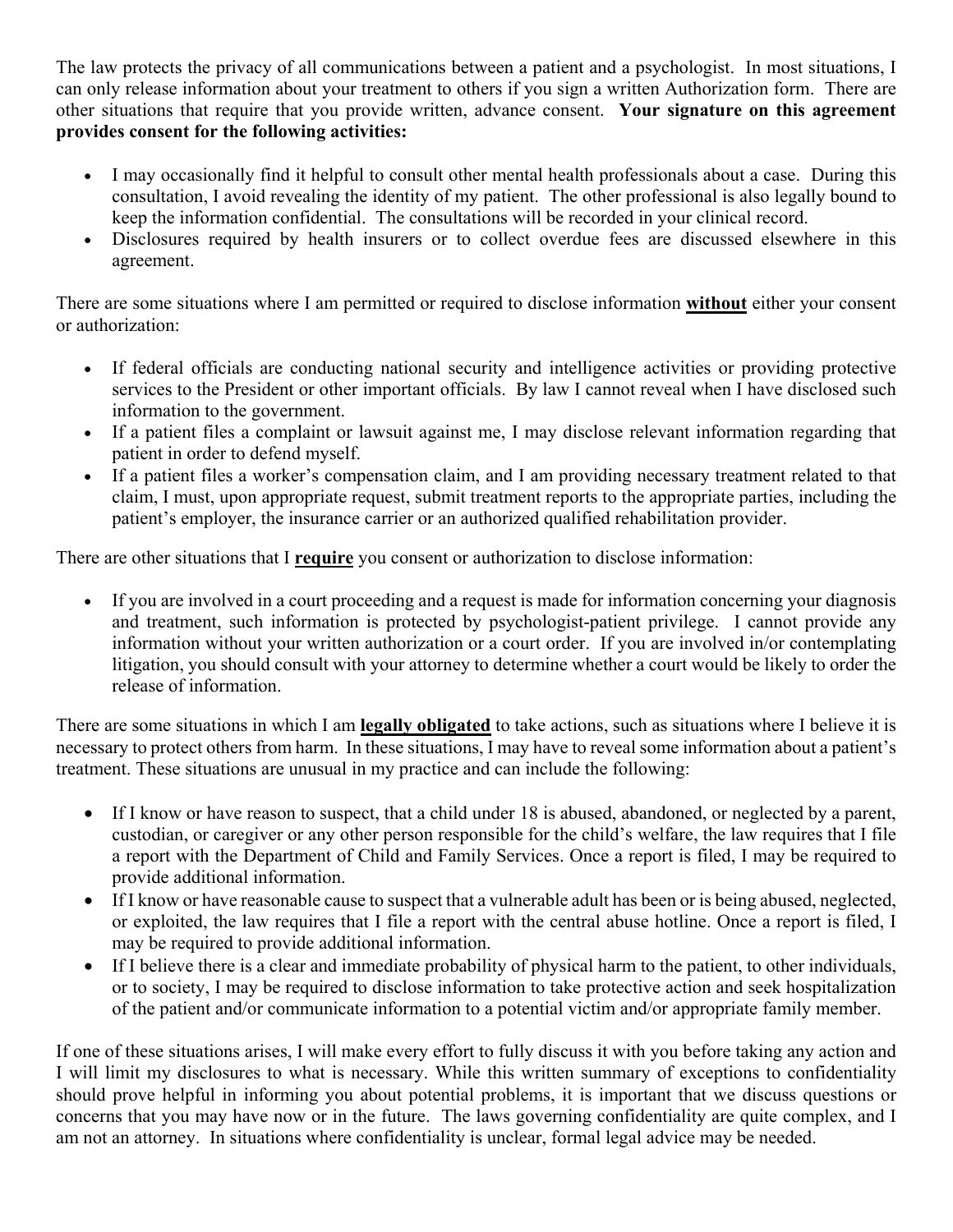**WORKING WITH MINORS**: Treatment of minors is a collaborative process and open lines of communication with parents and guardians help move the pace of treatment along. In the case of divorce or separation, it is also important that all individuals who have custody provide consent for treatment in writing. Treatment or evaluation cannot commence without said consent.

Patients under 18 should be aware that the law might allow parents to examine their child's treatment records. Children between 13 and 17 may independently consent to (and control access to the records of) diagnosis and treatment in a crisis situation. Because privacy in therapy is crucial to treatment, particularly with teenagers, and parental involvement is also essential, it is usually my policy to request an agreement with minors over 12 and their parents about access to information. This agreement provides that during treatment, I will provide parents only with general information about the progress of the treatment, and the patient's attendance at scheduled sessions. Any other communication will require the child's authorization, unless I feel that the child is in danger or is a danger to someone else, in which case, I will notify the parents of my concern. Before giving parents information, I will discuss the matter with the child, if possible, and do my best to handle any objections he/she may have.

**CLINICAL EMERGENCIES**: **My practice does not include a back-up answering service.** If you or I believe that your mental health needs requires this type of service, I reserve the right to transfer you to a practice or agency with such said services. I check my messages regularly Monday through Friday between 8 AM and 5PM. I make all efforts to respond to crises and emergencies as promptly as possible. **If an emergency is life-threatening and requires immediate attention that I am unable to provide, assistance can be sought from the nearest hospital emergency room or by calling 9-1-1.** The Crisis Center can also be reached at 813-234-1234. After-hours non-emergency phone calls will be returned during regular office hours.

**PROFESSIONAL FEES/BILLING/INSURANCE**: I currently am on the provider list for Tricare insurance and Woods & Associates. I do not use any business associates and perform all billing myself. Although your insurance carrier may pay for claims on your behalf, **all unpaid claims are the member's responsibility**. All co-pays are required at the time of service. When providing information to your insurance, I will only give the required information so as to protect your privacy.

If you decide to not utilize your insurance for payment, the fee for individual psychotherapy is \$180 for an initial consultation and \$160 for subsequent sessions. Sessions are 50 minutes long. I do expect payment for each session to be made at the time of the appointment. If a large unpaid bill is accrued (more than 2 sessions), I may decide to discontinue treatment until the balance is paid or payment arrangements have been made, as is clinically appropriate. In addition, during instances where a client is refusing to pay for services already rendered, I may involve the use of collection agencies if payment arrangements cannot be agreed upon. Please note that I review my service fees at the beginning of each year, and I may increase your fee at a minimal percentage. I provide complimentary telephone consultations that are 15 minutes or less. If such telephone consultation is longer than 15 minutes, my hourly rate will apply on a prorated basis. **Letters are also subject to prorated hourly rates (\$160/per hour) as is time spent preparing records or treatment summaries and other services you request**. If records are requested, I charge \$1 for each page (up to 25 pages) and then .25 cents for each page after.

If you become involved in legal proceedings that require my participation, you will be expected to pay for my professional time, including preparation and transportation costs, even if I am called to testify by another party. **Because of the difficulty of legal involvement, I charge \$250.00 per hour for preparation and attendance at any legal proceeding**. A \$25 service fee is assessed for returned checks.

**PATIENT RIGHTS:** HIPAA provides you with rights. These include: amending your clinical record and requesting restrictions on what information from your clinical record is disclosed to others; requesting an accounting of most disclosures of protected health information that you have neither consented to nor authorized; determining the location to which protected information disclosures are sent; having any complaints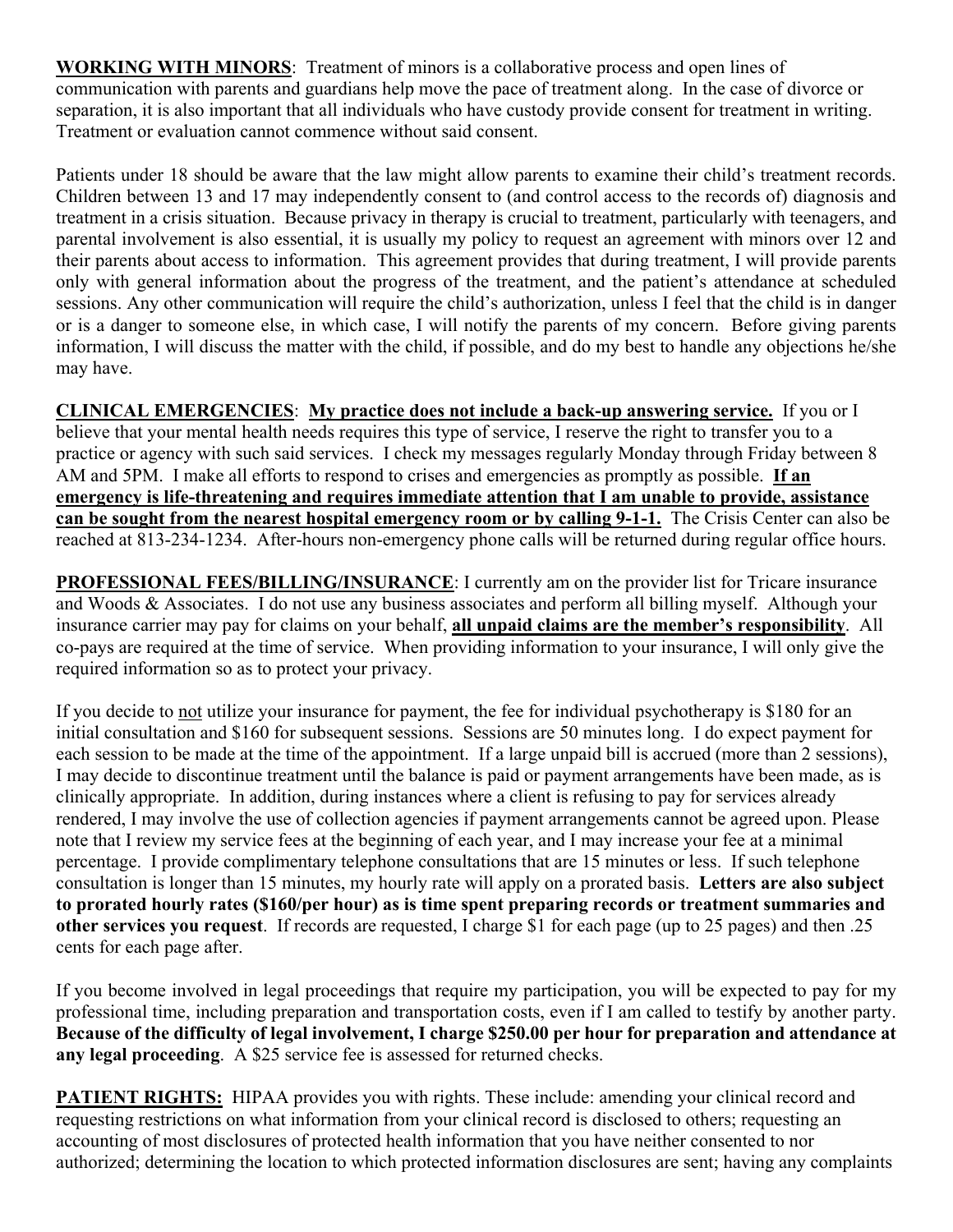you make about my policies and procedures recorded in your record; and the right to a paper copy of this agreement and the additional HIPAA notice form. I am happy to discuss an of these rights with you.

**FORMS OF COMMUNICATION**: You are welcome to contact me via telephone at 813.431.2798; all voice mail messages are confidential and only heard by Dr. Aranda. Please note that due to my work schedule, I am often not available immediately by telephone. I will make every attempt to return your call the same day, except for weekends and holidays. If I am unavailable for an extended period of time, I will provide you with the name of a colleague to contact if necessary. Please always indicate if your call is urgent. Should you need immediate assistance, please call 911 or seek emergency services through the Crisis Center at 813-234-1234.

You can also email at MariaAranda@tampabay.rr.com. This is a good way to provide me with information outside of a session, such as a specific event that occurred during a week or an update on a child's behavior. **IMPORTANT** – While emails are not appropriate for crisis situations or emergencies, it can sometime be convenient to use this method for communication. However, be aware that email can be accessed by unauthorized people (e.g., hackers, server staff, and communication companies) which can compromise the confidentiality of such communications. It is also possible that emails can be sent erroneously to the wrong address. If you communicate confidential information via unencrypted emails, it will be assumed that you have evaluated the risks and are giving consent to such method of communication, despite the risks of interception by others. Finally, please note that I do not communicate via text messaging.

## **Agreement to pay for services**

I, the client (or person acting for the client), request that Dr. Maria Aranda provide professional services to me or  $\begin{minipage}{0.5\textwidth} \centering \begin{tabular}{|c|c|c|} \hline \text{to} & \text{the image} & \text{the image} \\ \hline \text{to} & \text{the image} & \text{the image} \\ \hline \end{tabular} \end{minipage}$ 

I agree that I am responsible for the charges for services provided by this psychologist to me (or this client), although other persons or insurance companies may make payments on my (or this client's) account.

I understand that if my account has not been paid for more than 30 days and arrangements for payment have not been agreed upon, Dr. Aranda has the option of using legal means to secure payment. I understand that this may involve hiring a collection agency or going through small claims court which will require Dr. Aranda to disclose otherwise confidential information. In most collection situations, the only information Dr. Aranda will release

regarding a client's treatment is his/her name, the nature of services provided, and the amount due. My signature on this form represents my agreement and consent to Dr. Aranda's financial policies.

Signature of Client